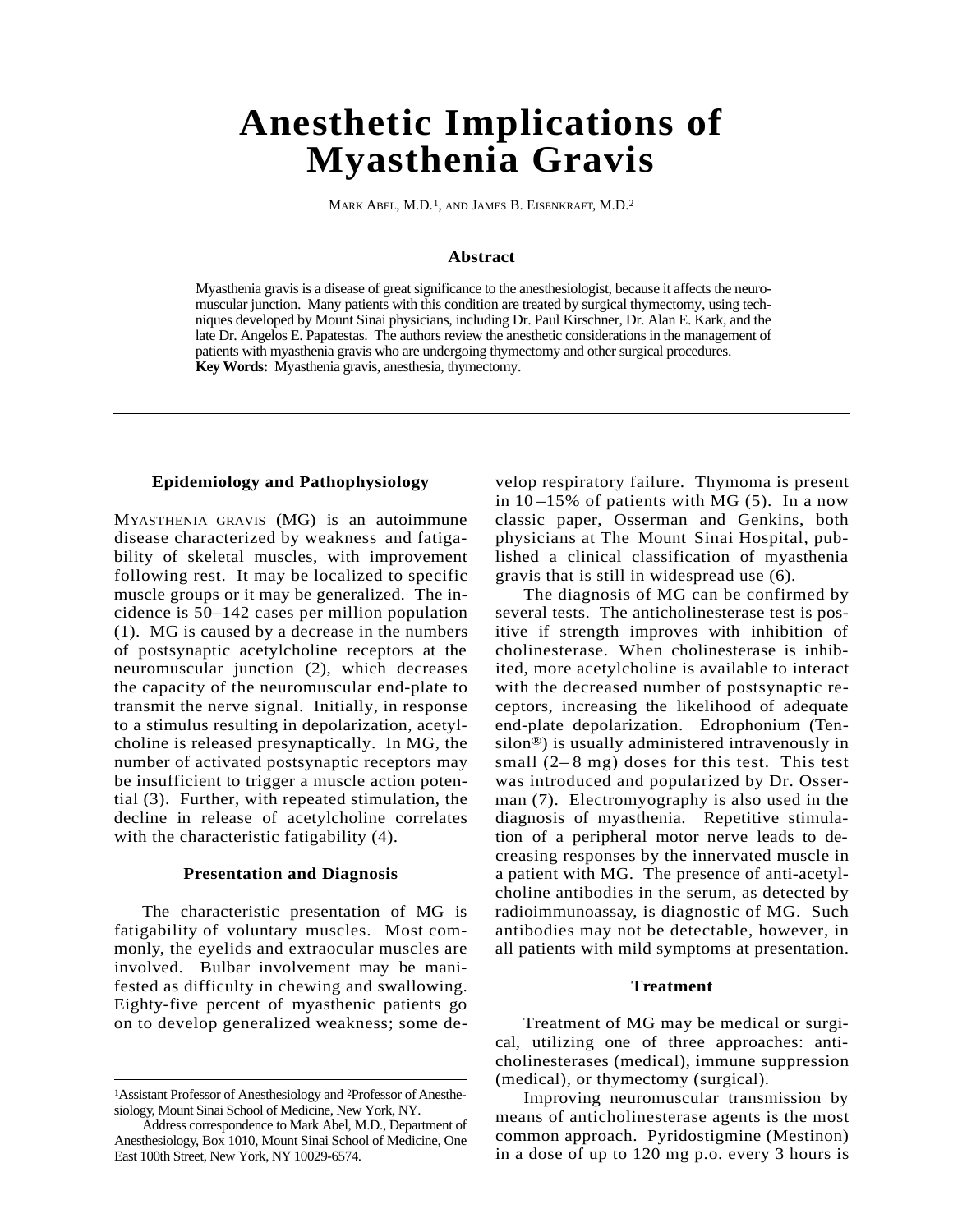used because it is tolerated well orally, with few muscarinic side effects, and has a relatively long duration of action. Pyridostigmine 30 mg orally is equivalent to 1 mg intravenously or intramuscularly.

Immune suppression is directed at preventing or attenuating the destruction of acetylcholine receptors at the motor end plate (8). Corticosteroids, which cause immune suppression, will improve the condition of most myasthenics (9). Those who do not respond or who cannot tolerate the side effects may respond to azathioprine 2.5– 3.5 mg/kg. Cyclosporine has been used in patients with MG (10) and compares favorably with azathioprine  $(11)$ .

For patients with severe bulbar symptoms or respiratory compromise (myasthenic crisis), plasmapheresis is used (12). Significant improvement occurs over days, with decreased dependence on ventilatory support (13). The presumed mechanism is the removal of antibodies, allowing receptors to proliferate. Immune globulin given intravenously has been used to treat myasthenic crises when plasmapheresis cannot be used. Its use has been associated with good short-term improvement  $(14)$ .

Thymectomy is used to treat MG, but the mechanism of its action remains speculative. Antibody titers decrease with clinical improvement (15). Suggested mechanisms include removal of antigenic stimulus by the removal of myoid cells or alterations in immune regulation by removal of the thymus. For an up-to-date history of surgery of the thymus gland, as well as speculation on the future, the recent review by Kirschner (16) is recommended reading.

## **Anesthesia Considerations — Preoperative Evaluation and Preparation**

Preoperative evaluation of the MG patient includes review of the severity of the patient's disease and the treatment regimen. Specific attention should be paid to voluntary and respiratory muscle strength. The patient's ability to protect and maintain a patent airway postoperatively may be compromised if any bulbar involvement exists preoperatively. The ability to cough and clear secretions may be compromised as well. Respiratory muscle strength can be quantified by pulmonary function tests (negative inspiratory pressure and forced vital capacity). These tests may be necessary as a reference to determine the optimal conditions for extubation postoperatively as well as the need for postoperative mechanical ventilation (17, 18).

If a thymoma presents an anterior mediastinal mass, intrathoracic airway or vascular obstruction may occur upon the induction of anesthesia. Flow-volume loops may be indicated preoperatively. Maximal inspiratory and expiratory flow-volume loops obtained with the patient in the supine and upright positions will measure the extent of the respiratory impairment as well as whether the impairment is fixed or dynamic.

The preoperative management of the myasthenic patient will be influenced by the surgical procedure and the preferences of the surge on and the anesthesiologist. Some choose to omit anticholinesterase on the morning of surgery, to decrease the need for muscle relaxants (21), whereas others continue its use for psychological support of the patient. If the patient is poorly controlled, a course of plasmapheresis may be of benefit in the preoperative period (22). The steroid-dependent patient will require perioperative coverage.

Anxiolytic, sedative, and opioid premedications are rarely given to patients who may have little respiratory reserve. If the patient has primarily ocular symptoms, a small dose of benzodiazepine is acceptable.

## **Response to Anesthetic Drugs**

#### **Nondepolarizing Neuromuscular Blockers**

Neuromuscular blocking drugs act by interrupting neuromuscular transmission at the level of the nicotinic acetylcholine receptors at the motor end plate. Their mode of action can be classified as antagonist (nondepolarizing) or agonist (depolarizing), both producing blockade (23). The myasthenic patient is typically sensitive to nondepolarizing neuromuscular blockers. The use of a small dose for priming or defasciculation is not appropriate, because it may result in loss of airway protection or in respiratory distress. Sensitivity to nondepolarizing agents has been described in patients with minimal disease (i.e., ocular symptoms only) (24), in those in apparent remission (25), or those with subclinical undiagnosed myasthenia  $(26).$ 

Long-acting muscle relaxants such as dtubocurarine, pancuronium, pipecuronium, and doxacurium, are best avoided in these patients. Intermediate and short-acting nondepolarizing agents can be used with careful monitoring of neuromuscular transmission, preferably with electromyogram (EMG) or mechanomyogram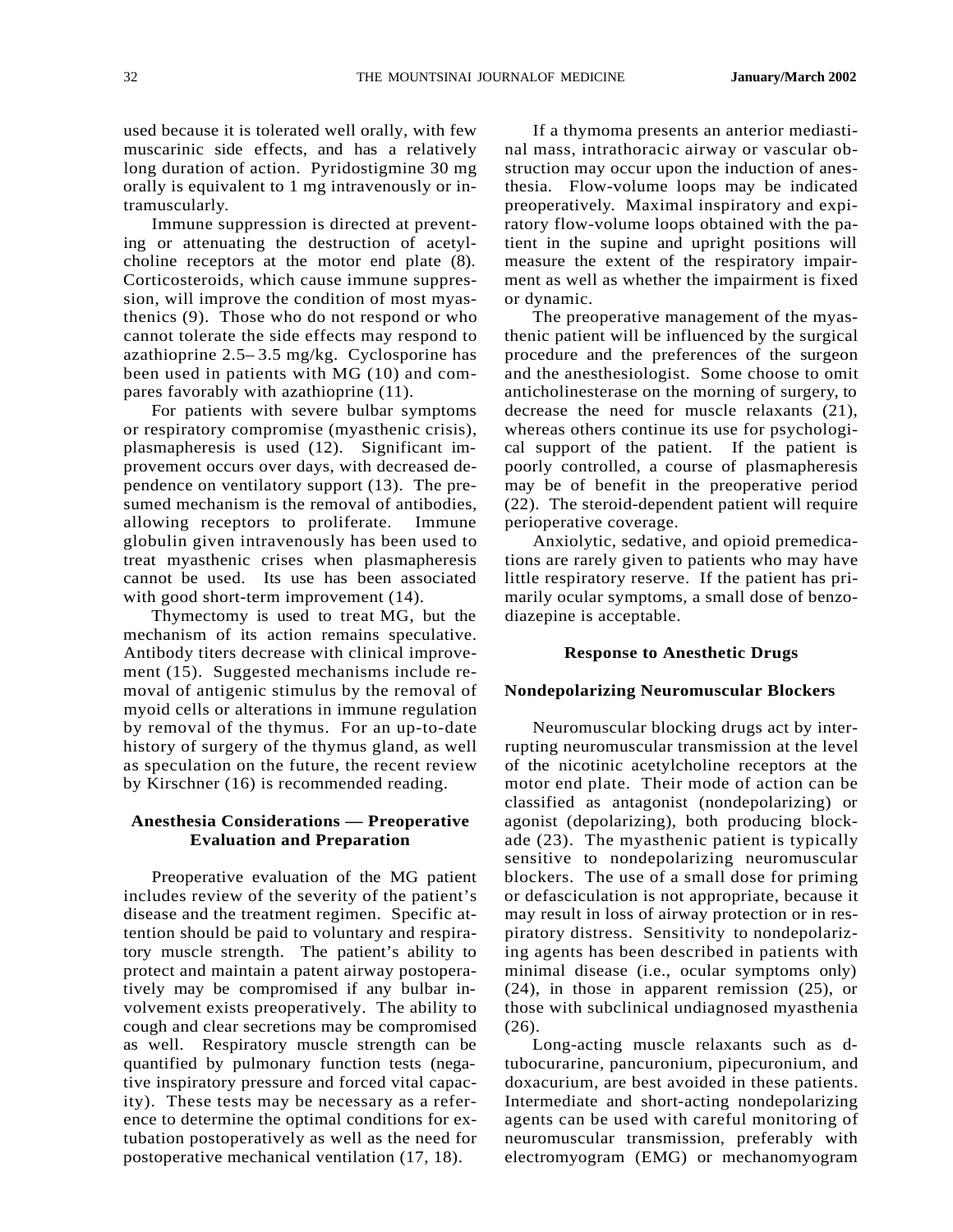(MMG), which measure the evoked electrical or mechanical responses following electrical stimulation of a peripheral motor nerve. Stimuli can be delivered singly (0.1 Hz or one every 10 seconds; 1 Hz or one per second), or in trains-offour (TOF) stimuli (2 Hz) at 10-second intervals. In the absence of a neuromuscular block, a control response is obtained. This control "twitch" is designated Tc. In the absence of a neuromuscular block, all responses should be of equal magnitude. Thus, with TOF stimulation, the control, first, second, third and fourth responses are equal  $(Tc=T1=T2=T3=T4)$ . In the presence of a nondepolarizing block,  $Tc > T1$ and T4<T3<T2<T1. The ratio of T4 /T1 is called the fade ratio and is used to assess the extent of a nondepolarizing block. In the presence of a depolarizing or phase I block (due to succinylcholine)  $Tc > T1$  but  $T1=T4$ , i.e., there is no fade with this type of block. Sometimes a phase I block changes in nature and takes on the characteristics of a nondepolarizing block (i.e., fade develops). The latter block is called a phase II block.

In myasthenic patients, the  $ED_{95}$  for vecuronium ranges from 40% (17 μg/kg vs. 24 μg/kg) (27) to 55% (20 μg/kg vs. 36 μg/kg) (28) of that in normal controls. There are wide variations in responses among myasthenics. Elimination of vecuronium is not altered.

Wide variability in requirements was also noted for atracurium (29). The  $ED_{95}$  was 58% (0.14 mg/kg vs. 0.24 mg/kg) of the value for normal patients (30). Myasthenic patients are similarly sensitive to cisatracurium, as evidenced by a more rapid onset and more marked neuromuscular block compared with control patients (31).

Increased sensitivity to mivacurium has also been reported (32). Recovery was prolonged (recovery index 25– 75% for T1 of 20.5 minutes vs. 11.9 minutes) in a patient receiving pyridostigmine (33). Pyridostigmine inhibits the metabolism of mivacurium and therefore increases recovery times when mivacurium is administered. It should therefore be used with caution in patients receiving pyridostigmine on the morning of surgery.

## **Depolarizing Neuromuscular Blocker ( S u c c i n y l c h o l i n e )**

Patients with MG show resistance to depolarizing agents (34 –36). It is probable that the requirements are increased due to the loss of receptors, because these agents create neuromuscular block by agonist action. The  $ED_{95}$  of succinylcholine in MG patients is 2.6 times that in non-myasthenic patients (0.8 mg/kg vs. 0.3 mg/kg) (34). The dose of succinylcholine used for rapid airway control in normal patients, 1.5 mg/kg, is approximately five times the  $ED_{95}$  in MG. A dose of  $1.5 - 2.0$  mg/kg should be adequate for most myasthenics, for rapid sequence intubation (34). A case report of a myasthenic patient in complete remission showed a normal sensitivity to succinylcholine (37). Myasthenic patients are more likely than normal patients to develop a phase II block, particularly with repeated doses of succinylcholine (38). Cholinesterase depletion due to plasmapheresis (39) or inhibition caused by pyridostigmine given preoperatively may affect the metabolism of succinylcholine (40) and mivacurium (32), resulting in prolonged blockade.

## **Potent Inhaled Anesthetic Agents**

Inhaled anesthetics may cause muscle relaxation in normal patients  $(41)$ . This effect may be profound. Isoflurane depresses T1 and increases train-of-four fade in the myasthenic patient (42). It produces twice as much twitch height depression as equipotent concentrations of halothane (43). There may be some variability in the response among myasthenics (41, 44). Train-of-four responses are also decreased to varying degrees in myasthenic patients receiving enflurane (45, 46).

Sevoflurane at 2.5% — slightly greater than 1 MAC (minimum alveolar concentration) depresses (EMG) responses, with  $T1/Tc$  at 47% and T4/T1 at 57% (47). A recent report found sevoflurane was suitable as a sole anesthetic for a myasthenic undergoing sternal split thymectomy, implying that sevoflurane alone provided adequate muscle relaxation (48). Sevoflurane appears to depress neuromuscular transmission to the same degree as isoflurane, although in one myasthenic patient the sensitivity was much greater (>85% T1 suppression) (49). TOF stimulation in most patients anesthetized with halothane revealed measured decrements in evoked responses (50).

Although to date no work has been reported on the effects of desflurane in myasthenics, in normal patients the requirements for muscle relaxants are decreased in the presence of desflurane (51, 52). It is likely that in myasthenic patients desflurane will have the same effect as the other potent, inhaled, volatile anesthetic agents discussed above.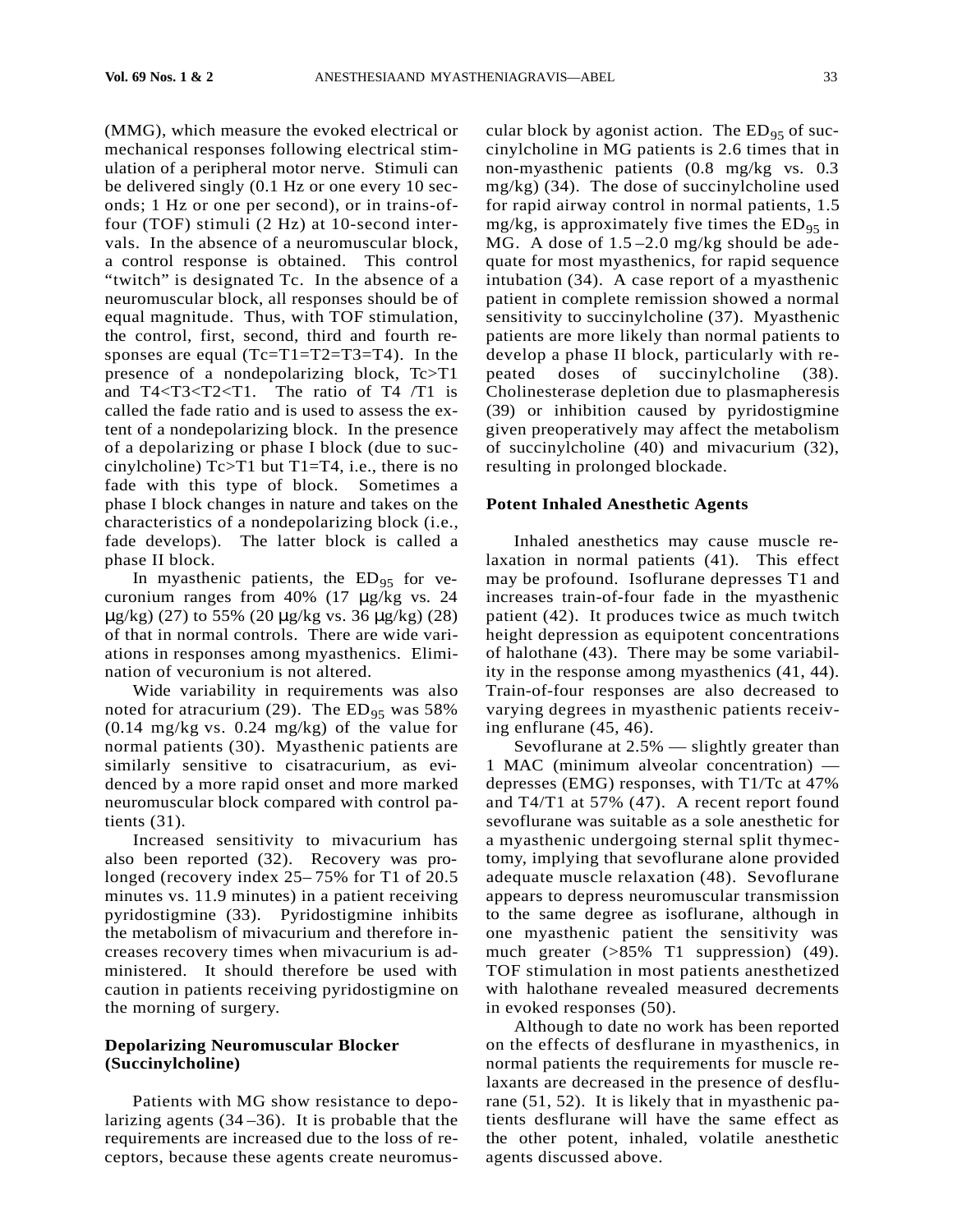## **Intravenous Anesthetic Agents**

Anesthetic management using barbiturates and propofol for myasthenic patients without untoward effects have been described (53, 54). Propofol has the theoretic advantages of short duration of action without effect on neuromuscular transmission.

Opioid analgesics in therapeutic concentrations do not appear to depress neuromuscular transmission in myasthenic muscle (55, 56). However, central respiratory depression may be a problem with opioids. The introduction of short-acting opioids makes these drugs more titratable in the myasthenic. Remifentanil's short elimination half-life (9.5 minutes) (57) makes the drug appealing. To date, there are no reports of its use in MG. There are reports of uneventful anesthesia using etomidate (58), althesin (58) and ketamine in myasthenic patients  $(59)$ .

#### **Interactions with Other Drugs**

Many commonly used drugs affect neuromuscular transmission to a small degree. In normal patients, this is usually of no clinical significance. In the myasthenic patient, upon emergence from anesthesia and surgery, the interactions of these drugs with residual anesthetic effect and the disease state of MG may be more significant.

The most commonly used drugs known to depress neuromuscular transmission are the aminoglycoside antibiotics and the polymyxins  $(60 - 62)$ . Beta adrenergic blockers, regardless of their mode of administration, have been shown to exacerbate MG (63, 64).

Corticosteroids, although used in the treatment of MG, may also exacerbate MG (62). Corticosteroids have not been shown to affect the dose-response to succinylcholine, but they have been shown to decrease the dose requirements for nondepolarizing relaxants in myasthenics (65). Procainamide was reported to cause weakness in a myasthenic patient (66). Phenytoin has caused clinical weakness in a myasthenic patient (67); however, it has been used without clinical side effects for seizure disorders in patients with MG (68).

#### **Regional Anesthesia**

Potentiation of neuromuscular blocking drugs by local anesthetics has been reported (69, 70). These agents decrease the sensitivity of the postjunctional membrane to acetylcholine (71). This theoretically could cause weakness in myasthenics if blood levels are high enough. Ester anesthetics, which are metabolized by cholinesterase, may present particular problems in patients taking anticholinesterases. Regional and local anesthesia should be performed using reduced doses of amide (rather than ester) local anesthetics to avoid high blood levels. Traditionally, blockade of the innervation of intercostal muscles is avoided to minimize the risk of respiratory muscle weakness. Recently, however, the safe and successful use of thoracic epidural blockade with bupivacaine for intraoperative anesthesia and postoperative analgesia for transsternal thymectomy has been reported (72, 73). Spinal anesthesia has the advantage of reduced drug dosage, whereas epidural techniques facilitate easier control of blockade level and may obviate the need for opioids in postoperative pain management.

#### **Anesthesia Management**

The safe use of general anesthesia requires attention to monitoring the patient and understanding the variable responses that the myasthenic may have to many drugs. The EMG and the mechanomyograph are the preferred methods for monitoring neuromuscular transmission. They record control values to compare with those elicited throughout surgery and postoperatively. Recently, submaximal train-offour stimulation in awake patients has been advocated (74). Similarly, the presence of fade  $(T4/T1 < 0.9)$  in the preanesthetic period predicts decreased atracurium requirements in patients with MG (75). This technique, along with preoperative pulmonary function testing (17), may be useful in determining preoperative baseline function.

Several general anesthetic techniques have been proposed, although none has been proven to be superior to the others. Some prefer to avoid muscle relaxants altogether and use potent inhaled agents both for facilitating tracheal intubation and providing relaxation for surgery. These agents allow neuromuscular transmission to recover, with rapid elimination of these agents at the end of surgery. In theory, desflurane and sevoflurane may offer some advantages, due to their low blood solubility. Sevoflurane is probably superior to desflurane, due to its lower incidence of excitatory airway reflexes during inhalational induction. Others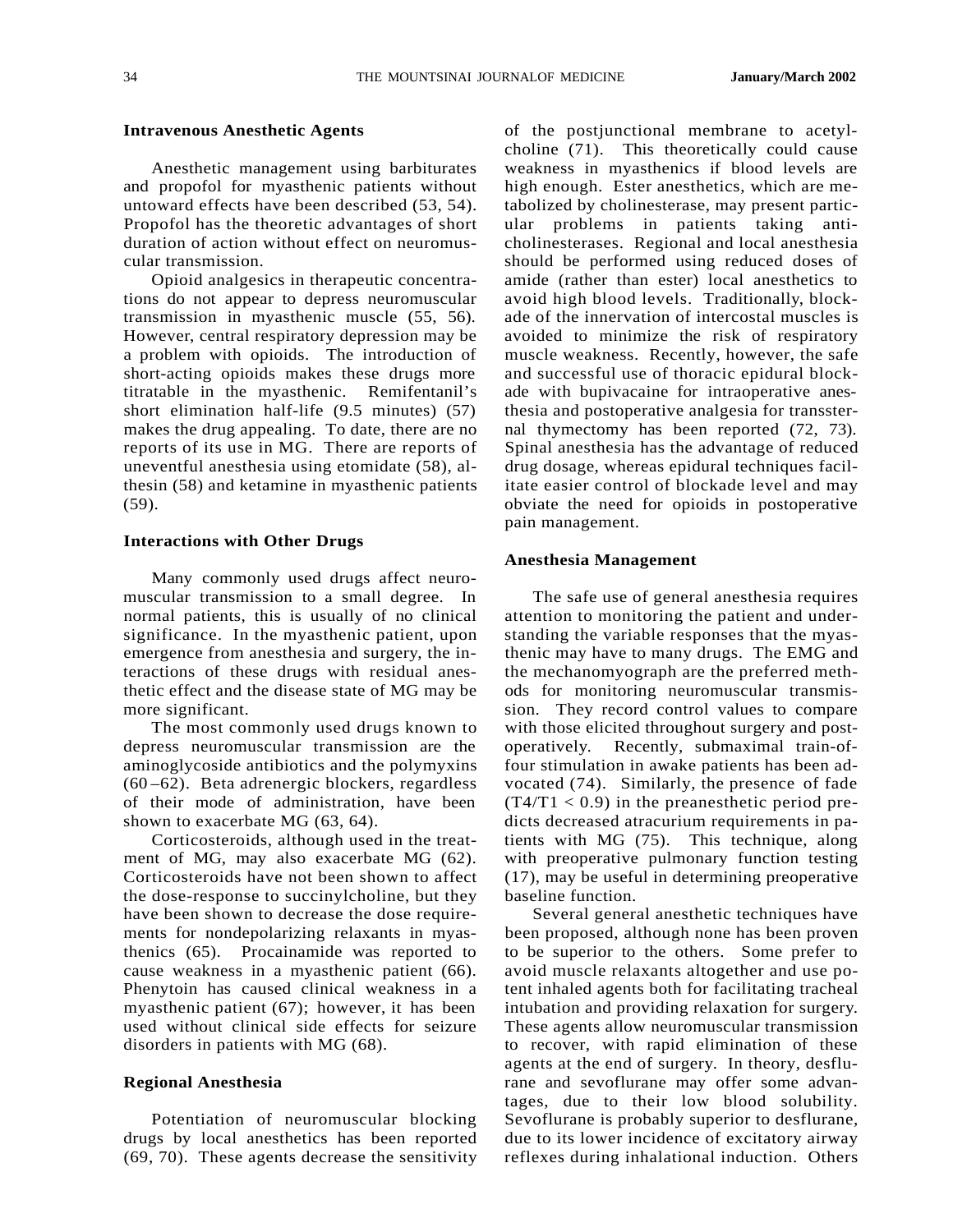titrate small doses (10–25% of the  $ED_{95}$ ) of intermediate-acting relaxants to the evoked MMG or EMG for both intubation and surgical relaxation, if required. The decision as to whether to reverse residual neuromuscular blockade at the end of surgery is controversial. Some argue that the presence of anticholinesterases and antimuscarinics will confuse efforts to differentiate weakness due to inadequate neuromuscular transmission from cholinergic crisis in the recovery room. They prefer spontaneous recovery and extubation when the patient has demonstrated adequate parameters for extubation (i.e., head-lift, tongue protrusion).

Total intravenous anesthesia (TIVA) for the management of myasthenics has been reported (53). In the authors' experience, hemodynamic instability in older patients makes this approach difficult, whereas younger patients usually tolerate it without difficulty. The use of remifentanil as part of TIVA may alleviate some of the hemodynamic instability.

When possible, many clinicians prefer to utilize regional or local anesthetic techniques. Regional techniques may reduce or eliminate the need for muscle relaxants in abdominal surgery. Epidural techniques offer the advantage of postoperative pain control with minimal or no opioid use.

#### **Postoperative Considerations**

There have been several attempts to predict the need for postoperative ventilation (17, 76, 77). Based on the preoperative condition of the patient, the surgical procedure, and the residual anesthetic effects, a carefully planned extubation may be carried out in most patients. Adequate postoperative pain control, pulmonary toilet, and the avoidance of drugs that interfere with neuromuscular transmission will facilitate tracheal extubation. All patients with MG should be closely monitored postoperatively in the postanesthesia care unit or the surgical intensive care unit, where respiratory support can be immediately reinstituted. Weakness after surgery presents a special problem in MG patients. The differential diagnosis includes myasthenic crisis, residual effects of anesthetic drugs, nonanesthetic drugs interfering with neuromuscular transmission and cholinergic crisis.

#### **Cholinergic Crisis**

Cholinergic crisis results from an excess of acetylcholine at the nicotinic and muscarinic receptors. It usually results from administration of excess anticholinesterase drugs. Nicotinic overstimulation results in involuntary twitching, fasciculations, and weakness (sometimes leading to respiratory arrest). The weakness results from an inability to coordinate muscle contraction and relaxation. When the muscarinic effects are obvious, the diagnosis is easily made. Antimuscarinics and respiratory support are indicated. When acetylcholinesterase inhibition in conjunction with antimuscarinics has been used to reverse residual neuromuscular blockade, weakness and fasciculations may predominate in the absence of muscarinic symptoms. To differentiate this from myasthenic crisis, an edrophonium (Tensilon®) test may be administered. Also, in a myasthenic crisis, the pupils will be dilated. In the absence of muscarinic symptoms, simply allowing the patient to recover clinically, without elaborate testing, while maintaining mechanical respiratory support, constitutes a safe and practical approach. For these reasons, many clinicians prefer to avoid the use of muscle relaxants, or if they do so, to allow the neuromuscular block to recover spontaneously, avoiding the use of anticholinesterase in the immediate postoperative period.

#### **Conclusions**

Myasthenia gravis is a disease with many implications for the safe administration of anesthesia. The potential for respiratory compromise in these patients requires the anesthesiologist to be familiar with the underlying disease state, as well as the interaction of anesthetic and nonanesthetic drugs with MG. Thymectomy is a surgical procedure commonly undergone by patients with MG.

#### **References**

- 1. Phillips LH. The epidemiology of myasthenia gravis. Neurol Clin 1994; 12:263-271.
- 2. Fambrough DM, Drachman DB, Satyamurti S. Neuromuscular junction in myasthenia gravis: Decreased acetylcholine receptors. Science 1973; 182:293-295.
- 3. Elmquist D, Hoffman WW, Kugelberg J, et al. An electrophysiological investigation of neuromuscular transmission in myasthenia gravis. J Physiol (Lond) 1964; 174:417–438.
- 4. Maselli RA. Pathophysiology of myasthenia gravis and Lambert-Eaton syndrome. Neurol Clin 1994; 12:285-303.
- 5. Souadjian JV, Enriquez P, Silverstein MN, et al. The spectrum of disease associated with thymoma. Arch Int Med 1974;  $134.374 - 379$
- 6. Osserman KE, Genkins G. Studies in myasthenia gravis: Review of a twenty-year experience in over 1200 patients. Mt Sinai J Med 1971; 38:497-537.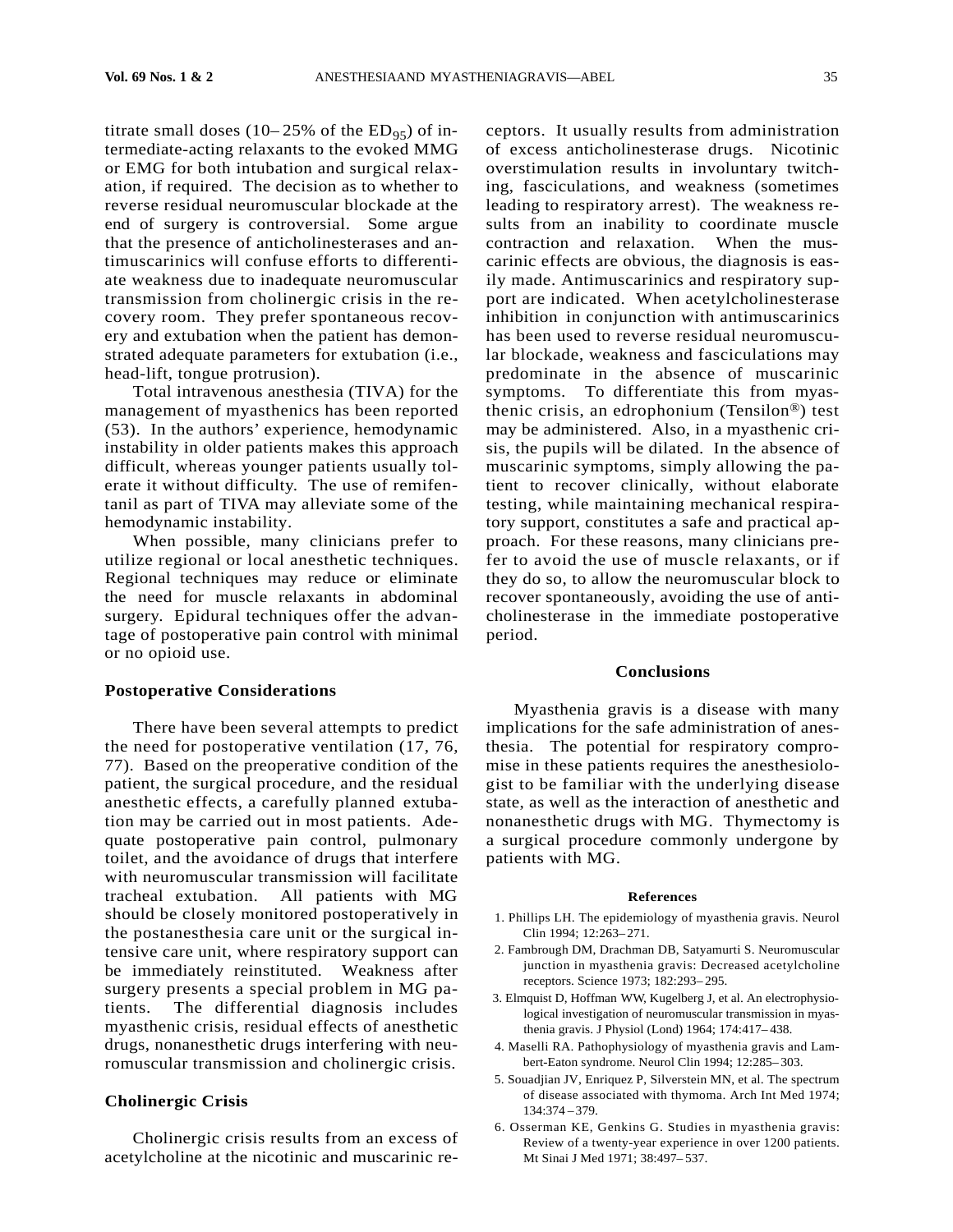- 7. Osserman KE, Kaplan L. I: Rapid diagnostic tests for myasthenia gravis: Increased muscle strength, without fasciculations, after intravenous administration of edrophonium (Tensilon®) chloride. JAMA1952; 150:265-268.
- 8. Cornelio JF, Antozzi C, Mantegazza R, et al. Immunosuppressive treatments: Their efficacy on myasthenia gravis patients' outcome and on the natural course of the disease. Ann N YAcad Sci 1993; 681:594-602.
- 9. Pascuzzi RM, Coslett B, Johns TR. Long-term corticosteroid treatment of myasthenia gravis: Report of 116 patients. Ann Neurol 1984; 15:291-298.
- 10. Tindall RSA, Phillips JT, Rollins JA, et al. Aclinical therapeutic trial of cyclosporine in myasthenia gravis. Ann N YAcad Sci 1993; 681:539-551.
- 11. Schalke BCG, Kappos L, Dommasch D, et al. Cyclosporine A in the treatment of myasthenia gravis: A controlled randomised double blind trial cyclosporine A/Azathioprine-study design and first results. Muscle Nerve 1986; 9(Suppl):157.
- 12. Perlo VP, Shahani BT, Higgins CE, et al. Effect of plasmapheresis in myasthenia gravis. Ann N Y Acad Sci 1981; 377:709 - 724.
- 13. Antozzi C, Gemma M, Regi B, et al. A short plasma exchange protocol is effective in severe myasthenia gravis. J Neurol 1991: 238:103-107.
- 14. Arsura E. Experience with intravenous immunoglobulin in myasthenia gravis. Clin Immunol Immunopathol 1989; 53(Suppl): S170.
- 15. Vincent A, Newsome-Davis J, Newton P, et al. Acetylcholine receptor antibody and clinical response to thymectomy in myasthenia gravis. Neurology 1983; 33:1276-1282.
- 16. Kirschner PA. The history of surgery of the thymus gland. Chest Surg Clin N Am 2000; 10:153-165.
- 17. Naguib M, el Dawlatly AA, Ashour M, et al. Multivariate determinants of the need for postoperative ventilation in myasthenia gravis. Can J Anaesth 1996; 43:1006-1013.
- 18. Leventhal SR, Orkin FK, Hirsh RA. Prediction of the need for postoperative mechanical ventilation in myasthenia gravis. Anesthesiology 1980; 52:26-30.
- 19. Fry DL, Hyatt RE. Pulmonary mechanics: A unified analysis of the relationship between pressure, volume and gas flow in the lungs of normal and diseased human subjects. Am J Med 1960: 29:672-689.
- 20. Miller RD, Hyatt RE. Obstructing lesions of the larynx and trachea: Clinical and physiologic characteristics. Mayo Clin Proc 1969; 44:145-161.
- 21. Baraka A, Taha S, Yazbeck V, et al. Vecuronium block in the myasthenic patient. Influence of anticholinesterase therapy. Anaesthesia 1993; 48:588-590.
- 22. Howard JF. The treatment of myasthenia gravis with plasma exchange. Semin Neurol 1982; 2:273-288.
- 23. Book WJ, Abel M, Eisenkraft JB. Adverse effects of depolarizing neuromuscular blocking agents. Incidence, prevention and management. Drug Safety 1994; 10:331-349.
- 24. Kim JM, Mangold J. Sensitivity to both vecuronium and neostigmine in a seronegative myasthenic patient. Br J Anaesth 1989; 63:497-500.
- 25. Lumb AB, Calder I. "Cured" myasthenia gravis and neuromuscular blockade. Anaesthesia 1989; 44:828-830.
- 26. Enoki T, Yoshiyuki N, Hirokawa Y, et al. Marked sensitivity to pancuronium in a patient without clinical manifestations of myasthenia gravis. Anesth Analg 1989; 69:840-842.
- 27. Nilsson E, Meretoja OA. Vecuronium dose-response and maintenance requirements in patients with myasthenia gravis. Anesthesiology 1990; 73:28-32.
- 28. Eisenkraft JB, Book WJ, Papatestas AE, et al. Sensitivity to vecuronium in myasthenia gravis: A dose response study. Can J Anaesth 1990; 37:301-306.
- 29. Baraka A, Dajani A. Atracurium in myasthenics undergoing thy mectomy. An esth Analg  $1984$ ;  $63:1127 - 1130$ .
- 30. Smith CE, Donati, F, Bevin DR. Cumulative dose-response curves for atracurium in patients with myasthenia gravis. Can J Anaesth 1989; 36:402-406.
- 31. Baraka A, Siddik S, Kawkabani N. Cisatracurium in a myasthenic patient undergoing thymectomy. Can J Anaesth 1999; 46:779 - 782.
- 32. Seigne RD, Scott RP. Mivacurium chloride and myasthenia gravis. Br J Anaesth 1994; 72:468-469.
- 33. Paterson IG, Hood JR, Russel SH, et al. Mivacurium in the myasthenic patient. Br J Anaesth 1994; 73:494-498.
- 34. Eisenkraft JB, Book WJ, Mann SM, et al. Resistance to succinylcholine in myasthenia gravis: A dose-response study. Anesthesiology 1988; 69:760-763.
- 35. Vanlinthout LEH, Robertson EN, Booij LHD. Response to suxamethonium during propofol-fentanyl-N2O/O2 anaesthesia in a patient with active myasthenia gravis receiving long term anticholinesterase therapy. Anaesthesia 1994;  $49:509 - 511.$
- 36. Wainwright AP, Broderick PM. Suxamethonium in myasthenia gravis. Anaesthesia 1987; 42:950-957.
- 37. Abel M, Eisenkraft JB, Patel N. Response to suxamethonium in a myasthenic patient during remission. Anaesthesia 1991;  $46:30 - 32.$
- 38. Baraka A, Baroody M, Yazbeck V. Repeated doses of suxamethonium in the myasthenic patient. Anaesthesia 1993; 28:782 - 784.
- 39. Wood GJ, Hall GM. Plasmapheresis and plasma cholinesterase. Br J Anaesth1978; 50:945-949.
- 40. Baraka A. Suxamethonium block in the myasthenic patient. Correlation with plasma cholinesterase. Anaesthesia 1992;  $47:217 - 219.$
- 41. Gissen AJ, Karris JH, Nastuk WL. Effect of halothane on neuromuscular transmission. JAMA1966; 197:770-774.
- 42. Rowbottom SJ. Isoflurane for thymectomy in myasthenia gravis. Anaesth Intensive Care 1989; 17:444-447.
- 43. Nilsson E, Muller K. Neuromuscular effects of isoflurane in patients with myasthenia gravis. Acta Anaesth Scand 1990;  $34:126 - 131.$
- 44. Kadosaki M, Enzan K, Horiguchi T, et al. Severity of myasthenia gravis is related to the degree of neuromuscular blocking effect by isoflurane. Masui 1993; 42:906-909.
- 45. Eisenkraft JB, Papatestas AE, Sivak M. Neuromuscular effects of halogenated agents in patients with myasthenia gravis [abstract]. Anesthesiology 1984; 61:A307.
- 46. Russel SH, Hood JR, Campkin M. Neuromuscular effects of enflurane in myasthenia gravis [abstract]. Br J Anaesth 1993;  $71:766P.$
- 47. Takeda J, Izawa H, Ochiai R, et al. Suppression of neuromuscular transmission by sevoflurane in patients with myasthenia gravis [abstract]. Anesthesiology 1993; 79:A960.
- 48. Kiran U, Choudhury M, Saxena N, et al. Sevoflurane as a sole anaesthetic agent for thymectomy in myasthenia gravis. Acta Anaesthesiol Scand 2000; 44:351-353.
- 49. Nishi M, Nakagawa H, Komatsu R, et al. Neuromuscular effects of sevoflurane in a patient with myasthenia gravis. J Anaesth 1993; 7:237-239.
- 50. Nilsson E, Paloheimo M, Muller K, et al. Halothane-induced variability in the neuromuscular transmission of patients with myasthenia gravis. Acta Anaesth Scand 1989;  $33:395 - 401.$